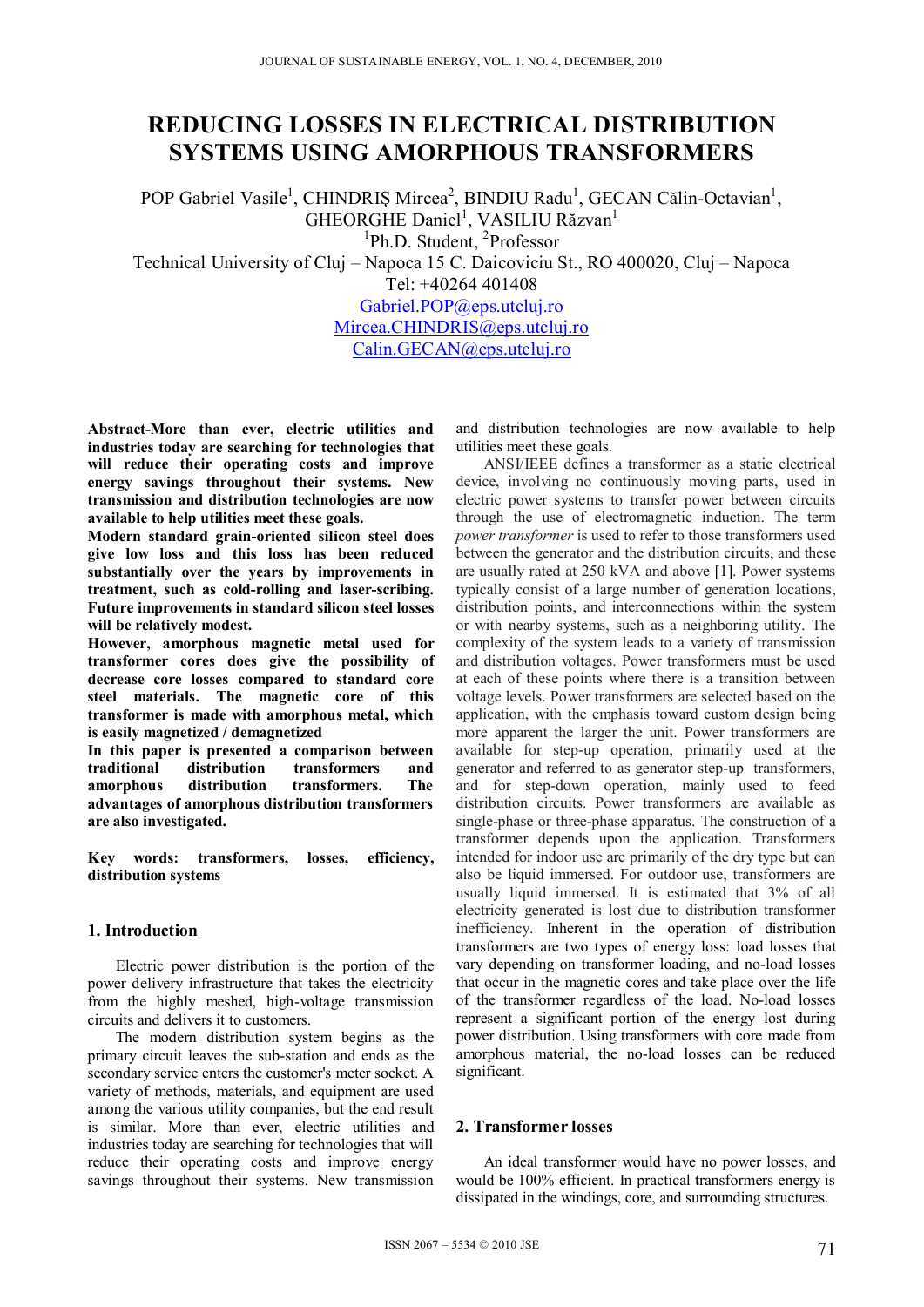where:

Transformer losses are produced by the electrical current flowing in the coils and the magnetic field alternating in the core. The losses associated with the coils are called the load losses, while the losses produced in the core are called no-load losses.

Transformer losses can be determinate with the following expression:

$$
\Delta P_T = \Delta P_0 + \Delta P_S \tag{1}
$$

where:

 $\Delta P_T$  - total losses in transformer;

 $\Delta P_0$  - no-load losses;

 $\Delta P_S$  - load losses.

### **2.1 Transformer no-load losses**

The no-load losses are essentially the power required to keep the core energized. These are commonly referred to as "core losses," and they exist whenever the unit is energized. No-load losses depend primarily upon the voltage and frequency, so under operational conditions they vary only slightly with system variations [2].

They include losses due to magnetization of the core, dielectric losses in the insulation, and winding losses due to the flow of the exciting current and any circulating currents in parallel conductors.

No-load losses can be calculated with the following mathematically expression:

$$
\Delta P_0 = \Delta P_{hys} + \Delta P_{eddy} \tag{2}
$$

where:

 $\Delta P_{hvs}$  - hysteresis losses;

 $\Delta P_{eddv}$  - Eddy current losses in core.

Hysteresis losses are caused by the frictional movement of magnetic domains in the core laminations being magnetized and demagnetized by alternation of the magnetic field. These losses depend on the type of material used to build a core. Silicon steel has much lower hysteresis than normal steel but amorphous metal has much better performance than silicon steel. Hysteresis losses are usually responsible for more than a half of total no-load losses (50% to 70%). This ratio was smaller in the past (due to the higher contribution of eddy current losses particularly in relatively thick and not laser treated sheets)

Eddy current losses are caused by varying magnetic fields inducing eddy currents in the laminations and thus generating heat. These losses can be reduced by building the core from thin laminated sheets insulated from each other by a thin varnish layer to reduce eddy currents. Eddy current losses nowadays usually account for 30% to 50% of total no-load losses. When assessing efforts in improving distribution transformer efficiency, the biggest progress has been achieved in mitigation of these losses.

### **2.2 Transformer load losses**

Load losses, as the terminology might suggest, result from load currents flowing through the transformer.

Transformer load losses include I<sup>2</sup>R losses in windings due to load current (ohmic losses), eddy losses due to leakage fluxes in the windings, stray losses caused by stray flux in the core clamps, magnetic shields, tank wall, etc., and losses due to circulating current in parallel windings and parallel conductors within windings [3].

$$
\Delta P_S = \Delta P_{RI} + \Delta P_{EC} + \Delta P_{SL} \tag{3}
$$

 $\Delta P_{RI}$  - losses due value of the current and resistance of the transformer;

 $\Delta P_{EC}$  - Eddy Current Losses;

 $\Delta P_{\text{SL}}$  - Stray Losses.

Ohmic heat loss, sometimes are referred as copper loss, since this resistive component of load loss dominates. This loss occurs in transformer windings and is caused by the resistance of the conductor. The magnitude of these losses increases with the square of the load current and is proportional to the resistance of the winding.

Conductor eddy current losses. Eddy currents, due to magnetic fields caused by alternating current, also occur in the windings. Reducing the cross-section of the conductor reduces eddy currents, so stranded conductors are used to achieve the required low resistance while controlling eddy current loss.

Stray loss occurs due to the stray flux which introduces losses in the core, clamps, tank and other iron parts. Stray loss may raise the temperatures of the structural parts of the transformer.

To reduce losses in transformers, two elements can be adapted: core and windings. Transformer design is complex, with many of the characteristics of distribution transformers specified in national or international standards. In the following, is meant to reduce no-load losses (transformer core losses).

### **3. Amorphous transformers**

While modern standard grain-oriented silicon steel does give low loss and this loss has been reduced substantially over the years by improvements in treatment, such as coldrolling and laser-scribing, future improvements in standard silicon steel losses, while achievable are not likely to give any significant step decrease in loss: any improvements in losses in traditional core steel will be relatively modest.

Amorphous magnetic metal used for transformer cores does give the possibility of decrease core losses compared to standard core steel materials. The magnetic core of this transformer is made with amorphous metal, which is easily magnetized / demagnetized.[4]

#### **3.1. Amorphous metal advantages**

Amorphous metal is a unique alloy whose structure of metal atoms occurs in a random pattern as opposed to conventional Cold-Rolled Grain-Oriented (CRGO) silicon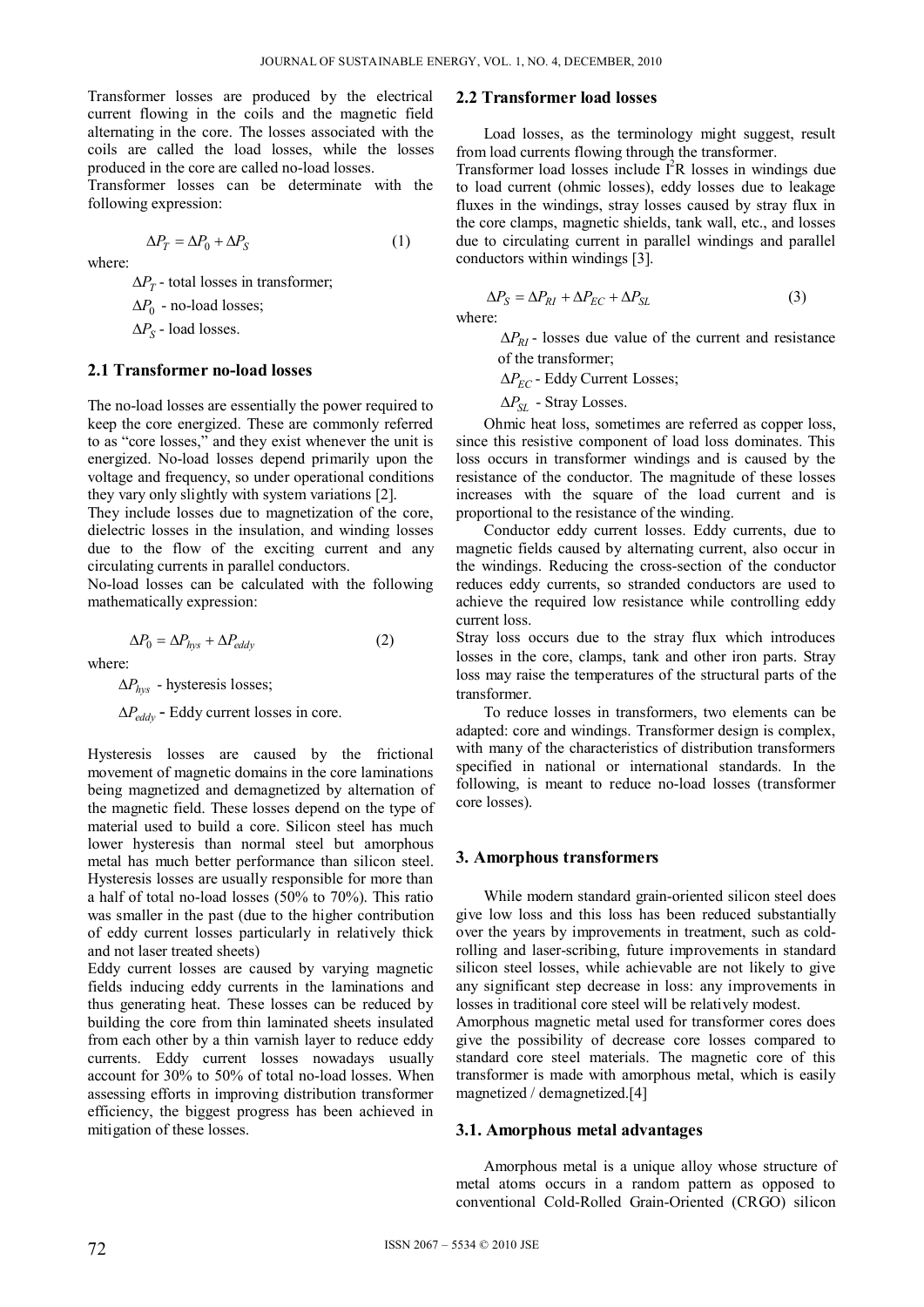steel, which has an organized crystalline structure. The higher resistance to magnetization and demagnetization through the crystalline structure leads to higher core losses in CRGO.

Amorphous metals are made of alloys which have no atomic order. The lack of systematic structure has given them the additional name metallic glasses.

Rapid cooling of molten metals prevents crystallization and leaves a vitrified solid with structure in the form of thin strips – a perfect energy saving substitute for CRGO.

The random molecular structure of amorphous metal causes less friction then SiFe when a magnetic field is applied. This unique property allows for greater ease of magnetization and demagnetization and significantly lowers hysteresis losses in amorphous metals. In addition, amorphous metals have very thin laminations, resulting in lower eddy current losses.[4]

A comparison between amorphous metal and CRGO steel in terms of properties is presented in Table 1.

| Properties                                  | Amorphous   | <b>CRGO</b> |
|---------------------------------------------|-------------|-------------|
|                                             | metal       | steel       |
| Density, $[g/cm^3]$                         | 7.15        | 7.65        |
| Specific resistance                         | 130         | 45          |
| Saturation flux density,<br>[Tesla]         | 1.56        | 2.04        |
| Thickness, [mm]                             | 0.025       | 0.27        |
| Space factor                                | 0.86        | 0.97        |
| <b>Brittleness</b>                          | Higher      | Lower       |
| Annealing temperature,<br>$\rm [^{\circ}C]$ | 360         | 810         |
| Annealing atmosphere                        | Inert gas   | Inert       |
|                                             |             | gas         |
| Special                                     | Magnetic    |             |
| annealing requirement                       | field       |             |
|                                             | annealing   |             |
| Coefficient of rolling                      | 94.8%       | 82 %        |
| Available form                              | Ribbon/foil | Sheet/      |
|                                             |             | Roll        |
| Typical<br>loss,<br>core                    | 0.20        | 0.90        |
| [W/kg]                                      |             |             |
| (at 50Hz, 1.4 Tesla)                        |             |             |

**Table1. Comparison of properties** 

Amorphous metal material allows the construction of a low-loss core. Amorphous metal is extremely thin, has high electrical resistivity, and has little or no magnetic domain definition. Cores made from this material can exhibit 60–70 percent lower core losses than one made of conventional steels. However, amorphous metal material does have some drawbacks: It saturates at a lower flux level of 1.56 Tesla versus 2.04 Tesla for conventional materials, and it has higher excitation requirements. Amorphous metal material is also fragile and requires special handling during the construction process. Additionally, these designs cannot be "packed" as effectively into the winding window, causing the designs to have a space factor of 85 percent versus 95–98 percent for steel core materials, which increases losses. The net effect of the lower flux density and higher space factor is a larger core with greater winding (conductor) losses and higher production costs.

Amorphous metals exhibit[5]:

easier magnetization (low coercivity and high permeability);

- lower magnetic loss (low coercivity, high permeability and high resistivity);

- faster flux reversal (as a result of low magnetic loss)

-versatile magnetic properties resulting from post-fabrication heat-treatments and a wide range of adjustable chemical compositions.

# **3.2. Comparison of no-load losses in CRGO and AMDTr**

Losses of the electricity network world-wide can be estimated at 1 279 TWh, or 9.2% of electricity use. These are technical losses, including losses in power cables and lines, power and distribution transformers, metering loss. Non-technical losses are not included[6].

Traditional distribution transformers are contributing to important energy losses across diverse distribution networks. Core losses are present in the transformers even when they are under no-load conditions; in addition, the load factor is very low. Put together up to 3% of all electrical power generated is wasted through transformer losses worldwide.

In selecting the material for core, we say that amorphous metal core outflanks in reducing the no-load losses. This can summate immense economic savings to the electric utilities since they are one of the highest energy efficient transformers rated so far.

In amorphous metal core transformers, core losses can be reduced by up to 75% compared with CRGO transformers assuming that performance parameters like load loss (copper loss), impedance and temperature rise remain constant[7].

The core loss is voltage-dependent and also slightly temperature dependent. Thus, if the distribution grid voltage level changes, the core loss will also change. A higher voltage will generate higher losses and a lower voltage lower loss. The temperature dependence is complex in that the hysteresis loss will increase slightly with increased temperature but the eddy current loss will decrease with temperature increase because of increase of resistance with temperature.

The Figure 1 illustrate typical losses of a 1000 kVA standard CRGO transformer, low loss CRGO transformer and the amorphous transformer.



**Figure 1 Transformer no-load losses**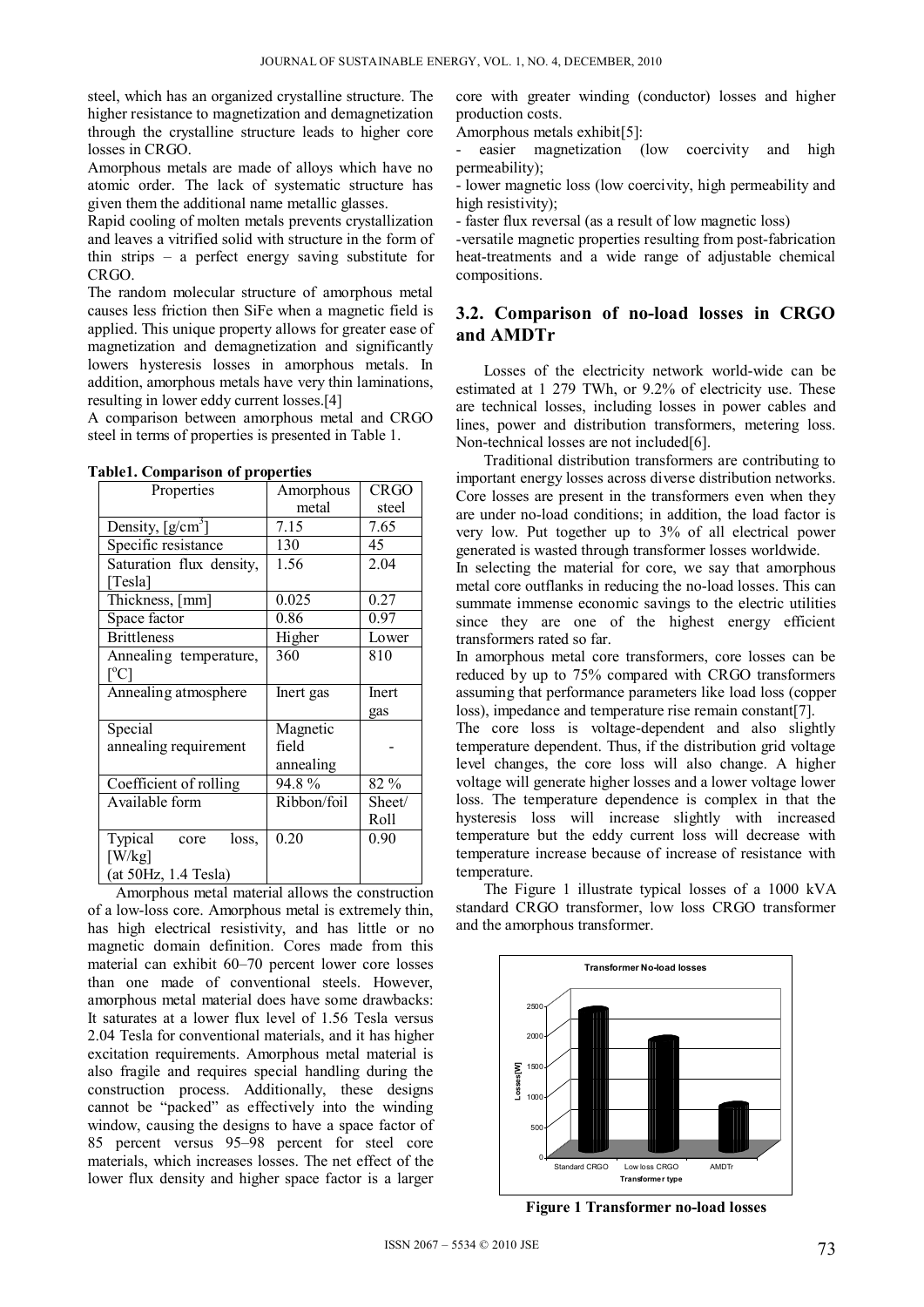In the following it is presented variation of no load losses for dry-type transformers. The primary voltage is 20 kV and the secondary is 0.4 kV. It is taking in consideration transformers which are found in distribution systems.

| Rated | Standard    | Low loss    |       |
|-------|-------------|-------------|-------|
| Power | <b>CRGO</b> | <b>CRGO</b> | AMDTr |
| (kVA) | W)          | W           | W)    |
| 100   | 560         | 443         | 179   |
| 160   | 870         | 689         | 278   |
| 250   | 1100        | 871         | 352   |
| 630   | 2000        | 1585        | 640   |
| 1000  | 2300        | 1822        | 736   |
| 1600  | 3500        | 2773        | 1120  |
| 2500  | 5000        | 3962        | 1600  |

**Table 2 No-load Losses** 

In figure 2, no-load losses are presented for 3 construction types of transformer core for different rated powers.



**Figure 2 No-load losses for different rated powers of transformers** 

### **3.3. Losses reduction due to non-linear loading (i.e. harmonic distortion)**

The transformers operation in non-sinusoidal conditions produces supplementary power losses in its components: windings and magnetic circuits.

Both components of core loss (hysteresis and eddy current losses) are dependent on the AC frequency at which the magnetic field alternates, so that when frequency increases, the core loss will increase. Hysteresis loss increases linearly with frequency but eddy current loss scales as the square of frequency. Thus any higher harmonic components in the exciting voltage will cause increased core loss [8].

Use of best quality core material like Amorphous Magnetic alloy offers great advantage not only at fundamental frequency but, the advantage increase manifold as the distortion in both load current and supply voltage increases. There is increase in total loss and decrease in efficiency with higher distortions, but this phenomenon is affecting this core material much less as compared to transformer with poor quality core.

Smaller thickness and higher resistivity lead to lower magnetic loss at higher frequencies in amorphous transformer cores.

Before the excess losses can be determined, the harmonic spectrum of the wave must be known.

The harmonic content for a Total Harmonic Distortion of 25 % is presented bellow:

|  | <b>Table 3 Harmonic Spectrum</b> |  |
|--|----------------------------------|--|
|--|----------------------------------|--|

| Harmonics | Content | Harmonics | Content |
|-----------|---------|-----------|---------|
|           | 100 %   |           | 9%      |
|           | $1\%$   | 13        | $6\%$   |
|           | 20 %    | 15        | $1\%$   |
|           | 10 %    | 17        | $5\%$   |
|           | 0/2     |           |         |

A 3 phase, 250 kVA Transformer was tested under nonharmonic and harmonic conditions and the values noted down for losses are as follows:

- without harmonic distortion (Table 4);

- with total harmonic distortion of 25% (Table 5).

**Table 4 Losses without harmonic distortion** 

| <b>Losses</b>               | <b>AMDTr</b> | <b>CRGO</b> |
|-----------------------------|--------------|-------------|
| Hysteresis (A)              | 99           | 155         |
| Eddy Current (B)            | 33           | 311         |
| Total Core Loss $(C)=(A+B)$ | 132          | 466         |
| Load Loss $(D)$             | 966          | 1084        |
| Loading                     | 55%          | 58%         |
| Total Loss (C+D)            | 1098         | 1550        |

| Table 5 Losses with THD of 25% |  |
|--------------------------------|--|
|--------------------------------|--|

| <b>Losses</b>               | <b>AMDTr</b> | <b>CRGO</b> |
|-----------------------------|--------------|-------------|
| Hysteresis (A)              | 99           | 155         |
| Eddy Current (B)            | 74           | 698         |
| Total Core Loss $(C)=(A+B)$ | 173          | 853         |
| Load Loss                   | 1553         | 1671        |
| Loading                     | 55%          | 58%         |
| Total Loss (C+D)            | 1726         | 2524        |

A comparison chart for losses, when transformer is working in sinusoidal state and also in polluted harmonic state is presented in following figure:



**Figure 3 Losses in CRGO and AMDTr transformers without/with harmonic distortion**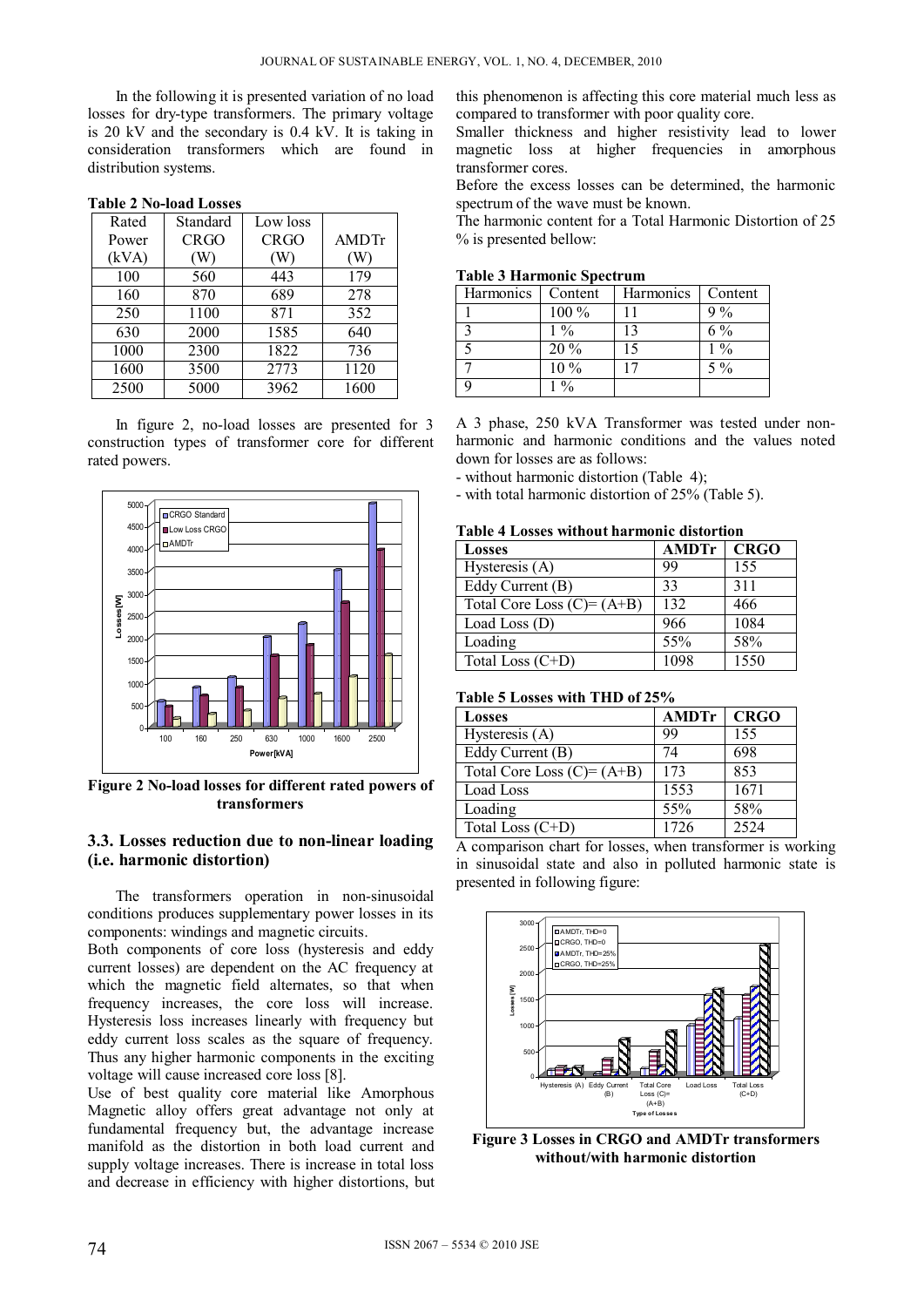Thus, it is very evident form above tables that AMDTr (Amorphous Metal Distribution Transformers) are no doubt superior and offer a better technology at our disposal.

### **4. Transformer efficiency**

Transformers which are connected to the power supplies and loads and are in operation are required to handle load current and power as per the requirements of the load.

An unloaded transformer draws only the magnetization current on the primary side, the secondary current being zero. As the load is increased the primary and secondary currents increase as per the load requirements. The volt amperes and wattage handled by the transformer also increases. Due to the presence of no load losses and  $I^2R$  losses in the windings certain amount of electrical energy gets dissipated as heat inside the transformer. This gives rise to the concept of efficiency.

Efficiency of power equipment is defined at any load as the ratio of the power output to the power input. Distribution transformers are very efficient electrical machines reaching maximum efficiency at the level of 97,5% to 99,4%. Operating efficiency is smaller because transformers do not operate at maximum efficiency all the time.

This maximum efficiency point is at the point where load losses proportional to square of transformer load are equal to the no load losses which are constant and appear all the time when the transformer is energized (usually between 40% and 50% loading).

The efficiency for transformers with rated power of 2000 kVA is presented in figure 4; it is taking in consideration 2 types of cores for transformers: cold rolling grain oriented steel and amorphous metal. The load of transformers takes values between 0 and 100  $\%$ .



The efficiency for amorphous transformers, as it can be seen, is higher than conventional transformer. AMDTr is the ideal solution in case the loading of transformer is very low.

### **5. Saving potential**

Transformer losses represent power that can not be delivered to customers and therefore have an associated economic cost to the transformer user/owner.

To determinate the saving potential by using amorphous transformers against steel core transformers, it is necessary to calculate the annual energy losses.

The annual energy losses of a transformer can be estimated from the following expression [2]:

$$
W_{loss} = (P_0 + P_S \cdot L^2) \cdot 8760h \tag{4}
$$

 $W_{loss}$  - is the annual energy loss in kWh;

 $L -$  is the average per-unit load on the transformer; *8760* – number of hours in a year [h/year].

To calculate the losses cost, it is necessary to establish their value (in prices) at the moment of transformer purchase, trough capital values. This is called the Total Capitalized Cost of the losses,  $TCC<sub>loss</sub>$ . This can be calculated using the following formula (5):

$$
TCC_{loss} = W_{loss} \cdot \frac{(1+i)^n - 1}{i \cdot (1+i)^n} \cdot C_{kWh} \cdot 8760
$$
 (5)

where:

in which:

 $i -$  is the estimated interest rate<sup>[%</sup>/year];

 $n -$  is the expected life time of the transformer [years];

 $C_{kWh}$  - kWh price [EURO/year].

Total Capitalized Cost of the no load losses for transformers taking in consideration (1000 kVA standard CRGO, low loss CRGO and AMDTr), when lifetime of transformers take values from 1 to 30 years, is presented in figure bellow:



**Figure 5 Total Capitalized Cost of no-load losses in CRGO versus AMDTr** 

Total capitalized cost of no-load losses in case of using amorphous transformers is less than other two cases (CRGO Standard and Low Loss CRGO).